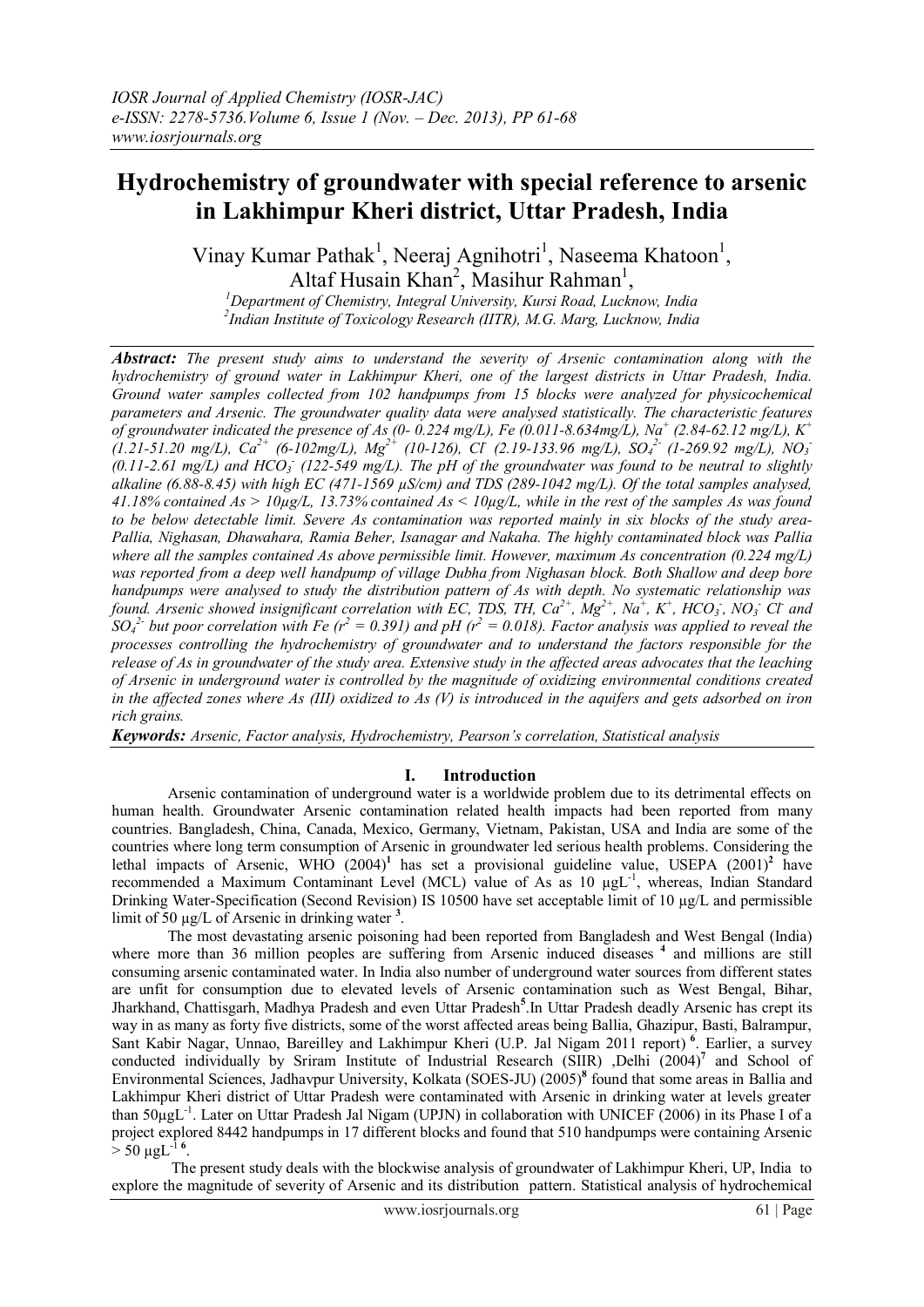parameters such as pH, electrical conductivity, total dissolved solids, sulphate, chloride, bicarbonate,  $Ca^{2+}$ ,  $Mg^{2+}$ , total hardness Na<sup>+</sup>, K<sup>+</sup> and iron had also been studied to understand the hydrochemistry of groundwater. Efforts have been taken to identify the correlations of Arsenic with these hydrochemical parameters to understand its possible release mechanism in the area.

### **II. Materials And Methods**

# **2.1. Description of Study Area 2.1.1 Regional setting**

Lakhimpur Kheri (Fig.1) district lies in Tarai region along the Himalayan foothills lying between 27.6<sup>0</sup>N to 28.6<sup>0</sup>N latitude and  $80.34$ <sup>O</sup>E to 81.30<sup>0</sup>E longitude. It covers total area of 7680 km<sup>2</sup> with population of 32, 00137 and having population density of  $520 / Km<sup>2</sup>$  (2001 census). The district comprises 6 Tehsils and 15 blocks. The climate is subtropical and the area enjoys moderate to heavy rainfall between mid June to September. The Ghaghara and Sharda are the two major rivers draining the area. The Ghaghara river along with its tributaries flows from North to South in eastern parts of the district while Sharda river nearly bisects the district and flows from North (in western part of the district) to South East (in southern part of the district) and finally joins Ghaghara river in Southeast corner of the district. There are number of seasonal rivers and abandoned channels and other water bodies which carry water in rainy seasons only.

 Majority of the population in the area depends upon agriculture as nearly 62.08% of the area is covered with cultivated agricultural land. 21.4% of area is under forest cover. The area is highly fertile and the main crops are sugarcane, wheat and paddy. There are number of sugarcane factories, small sugar mills and other small scale factories (mainly agro-based) in the district. Public and private handpumps and tubewells are the major source of drinking and irrigation purpose.



**Figure 1:** Location map of study area showing all 15 sampling blocks of Lakhimpur Kheri district, Uttar Pradesh, India. (highly contaminated areas shown in oval)

# **2.1.2. Geology**

Geologically, the area consists of Quaternary sediments as older Varanasi alluvium of Pleistocene age and Newer Alluvium of Holocene age which is classified as Terrace Alluvium and Channel Alluvium.

# **2.2 Sampling and Analytical technique**

Total 102 groundwater samples from handpumps of both the types *i.e.*, shallow handpumps (SHP) and deep well handpumps (DWH) were collected from all the 15 blocks of Lakhimpur Kheri district – Pallia (11), Nighasan (9), Ramia Beher (11), Dhawhara (10), Isanagar (10), Lakhimpur (5), Behjhum (5), Nakaha (6), Mitauli (5), Phool Beher (5), Pasgawa (5), Mohmadi (5), Kumbhi (5), Bakeyganj (5) and Bijua (5) (**Table 1**). Before collection of samples each handpumps were flushed for about 10 min. The samples were then collected in clean plastic bags (autoclaved). Plastic bags were immediately sealed, labelled and stored properly for laboratory analysis. For the analysis of Arsenic separate plastic bags were used, before preservation 1ml HCl (1ml in 100 ml of water) is added to the water samples.

Temperature and Total Dissolved Solids (TDS) were analysed on the field with the help of TDS meter (SYMBON 205) during sample collection. Also initial data of the handpumps related to type, depth and year of installation were collected on the field through local bodies.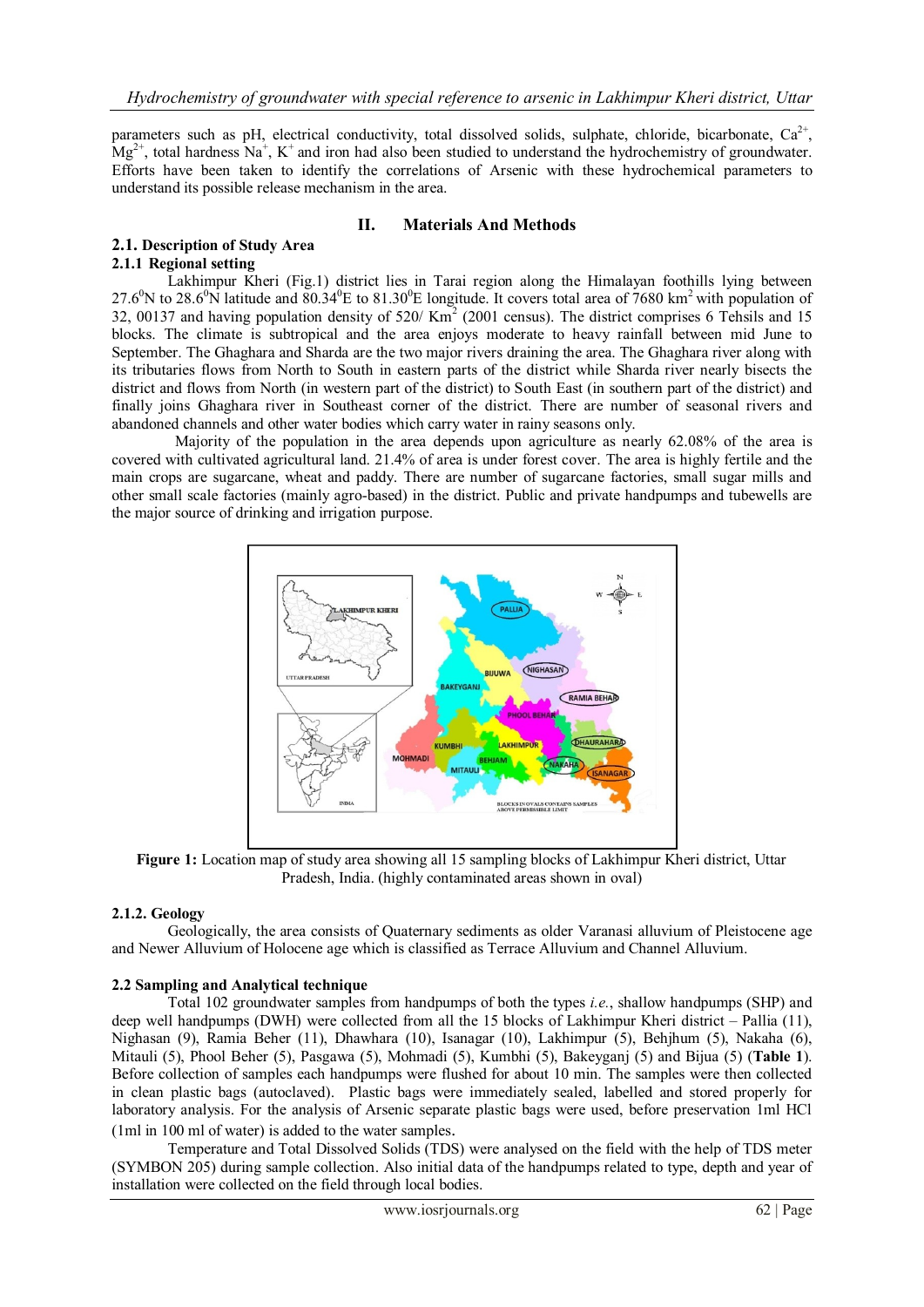pH was determined potentiometrically with the help of pH meter (Model: EUTECH Instruments pH 510) with glass reference electrode. Conductivity was measured using Conductivity meter (Model: LABTRONICS LT 51).

All the chemicals used were of Reagent Grade (Fischer Scientific, India) and Milli-Q water (Millipore corp. with electrical resistivity of 18.2 M $\Omega$  cm) was used for preparation of solution and dilution purpose. Other parameters such as Hardness,  $Ca^{2+}$ , Mg<sup>2+</sup> (by EDTA method/complexometric titration method), Total alkalinity,  $CO<sub>3</sub><sup>2</sup>$ , HCO<sub>3</sub>, OH (using Phenolphthalein and methyl orange as indicator), SO<sub>4</sub><sup>2</sup> (by turbidimetric method), Cl<sup>-</sup> (by Argentometric method) were determined by titration as mentioned in the standard methods for examination of water and waste water (APHA 2005)<sup>9</sup>. Each sample was analysed twice. The coefficient of variation in duplicate samples was 2.5%.

Na<sup>+</sup> and K<sup>+</sup> were determined by flame photometer (T-128 SYSTRONICS). Iron in water sample was estimated by Phenanthorline method. Standard calibration curve was prepared ( $\mathbb{R}^2 = 0.99$ ) with the help of different concentrations of standard Fe solution measuring the absorbance at 510nm with the help of UV-Vis Spectrophotometer (LT-2800, LABTRONICS) (APHA 2005)<sup>9</sup>.

Estimation of total Arsenic  $(As^{3+}$  and  $As^{5+})$  was conducted by Silverdiethyldithiocarbamate method (SDDC). Standard calibration curve ( $R^2$  = 0.971) were prepared and absorbance on UV-Vis Spectrophotometer (LT-2800, Labtronics) for various As concentration were measured at 535 nm (APHA 2005)<sup>9</sup>.

#### **2.3. Statistical analysis of data**

The analysis of data was carried out statically using software packages SPSS Statistics 17.0 (Version 17.0.1) and XLSTAT (Version 2013.5.06). Descriptive statistics comparing minimum, maximum, range, mean, median, standard deviation and standard error of the mean of different parameters and the correlation matrix was analysed using SPSS 17.0. Factor analysis also called as data reduction technique was carried out using XLSTAT. Factor analysis using varimax rotation method was applied only for those samples in which Arsenic had been detected during the analysis; only those factors whose Eigen values are greater than one were retained (Kaiser Normalisation). These factors help evaluate the insight into various geochemical environments in the groundwater which is useful to interpret the possible release mechanism of Arsenic in groundwater of study area.

#### **III. Results And Discussions**

The groundwater samples from all the blocks of the study area were collected, classified and analysed in **Table 1**. Of the total 102 handpumps selected, 54(52.94%) were Shallow handpumps (SHP), 10-15 m deep (most of them were installed four years back and of private use) and 48(47.06%) were Deepwell handpumps (DWH), 30-60 m deep (most of them were installed very recently nearly 1-2 years back, were India Mark II handpumps and used publicly). Results of descriptive statistics of each hydrochemical parameter are presented in Table 2. Table also reflects the desirable limit prescribed according to WHO guidelines and BIS: 10500.

| <b>BLOCK</b>             | <b>LOCATION</b>             | <b>TOTAL</b>         | <b>No. OF SAMPLES</b><br><b>FROM SHP</b> |                        |                    | <b>No. OF SAMPLES</b><br><b>FROM DWH</b> |                                                                                                                                                                                                                                          |                    | TOTAL <sup>%</sup><br>OF |                                                        |
|--------------------------|-----------------------------|----------------------|------------------------------------------|------------------------|--------------------|------------------------------------------|------------------------------------------------------------------------------------------------------------------------------------------------------------------------------------------------------------------------------------------|--------------------|--------------------------|--------------------------------------------------------|
|                          | <b>LATTITUDE</b>            | <b>LONGITUD</b><br>E | No. OF<br><b>SAMPLE</b><br>s             | As>1<br>0<br>$\mu$ g/L | As<10<br>$\mu$ g/L | $As =$<br><b>BDL</b>                     | As>1<br>$\mathbf{0}$<br>μg/L                                                                                                                                                                                                             | As<10<br>$\mu$ g/L | $As =$<br><b>BDL</b>     | <b>SAMPLES</b><br><b>CONTAININ</b><br>G As > 10<br>ppb |
| <b>PALLIA</b>            | $27^0$ 45'                  | $80^{0}29'$          | 11                                       | 5                      | $\Omega$           | $\Omega$                                 | 6                                                                                                                                                                                                                                        | $\Omega$           | $\Omega$                 | 100%                                                   |
| NIGHASAN *               | $28^0$ 14'                  | $80^0 51'$           | 9                                        | $\overline{4}$         | 1                  | $\Omega$                                 | 3                                                                                                                                                                                                                                        | 1                  | $\theta$                 | 77.78%                                                 |
| <b>RAMIA BEHAR</b>       | $27^0 59'$                  | $80^{0}29'$          | 11                                       | 5                      |                    | $\Omega$                                 | $\overline{c}$                                                                                                                                                                                                                           | 3                  | $\theta$                 | 63.64%                                                 |
| <b>DHAWHARA</b>          | $27^{\rm o} 59'$            | $80^{\circ} 50'$     | 10                                       | $\overline{4}$         | 3                  | $\Omega$                                 | 3                                                                                                                                                                                                                                        | $\Omega$           | $\theta$                 | 70%                                                    |
| <b>ISANAGAR</b>          | $27^{\circ} 54'$            | $81^{\circ}12'$      | 10                                       | 5                      | 1                  | $\theta$                                 | $\overline{4}$                                                                                                                                                                                                                           | $\theta$           | $\theta$                 | 90%                                                    |
| <b>LAKHIMPUR</b>         | $27^{\circ} 56'$            | $80^0 46'$           | 5                                        | $\Omega$               |                    |                                          | $\Omega$                                                                                                                                                                                                                                 |                    | $\overline{2}$           | NA                                                     |
| <b>BHEJHUM</b>           | $27^{\circ} 56'$            | $80^0 44'$           | 5                                        | $\theta$               | $\theta$           | 3                                        | $\theta$                                                                                                                                                                                                                                 |                    |                          | NA                                                     |
| <b>NAKAHA</b>            | $27^{\rm o} 52'$            | $80^{\circ} 56'$     | 6                                        | $\theta$               | $\theta$           | 3                                        |                                                                                                                                                                                                                                          | $\theta$           | $\overline{2}$           | 16.67%                                                 |
| <b>MITAULI</b>           | $27^0 49'$                  | $80^{0}27'$          | 5                                        | $\Omega$               | $\Omega$           | 3                                        | $\theta$                                                                                                                                                                                                                                 | 1                  |                          | NA                                                     |
| <b>PHOOL BEHAR</b>       | $28^0 30'$                  | $80^{0}47'$          | 5                                        | $\Omega$               | $\Omega$           | 3                                        | $\Omega$                                                                                                                                                                                                                                 | $\Omega$           | $\overline{c}$           | NA                                                     |
| <b>PASGAWA</b>           | $27^{\circ} 56'$            | $80^{\circ}46'$      | 5                                        | $\Omega$               | $\Omega$           | $\overline{c}$                           | $\Omega$                                                                                                                                                                                                                                 | $\Omega$           | $\mathbf{3}$             | NA                                                     |
| <b>MOHMADI</b>           | $27^{\rm o} 57'$            | $80^0 12'$           | 5                                        | $\theta$               | $\theta$           | 3                                        | $\Omega$                                                                                                                                                                                                                                 | $\theta$           | $\overline{2}$           | NA                                                     |
| <b>KUMBHI</b>            | $27^{\circ}57'$             | $80^{0}21'$          | 5                                        | $\theta$               | $\theta$           | 3                                        | $\theta$                                                                                                                                                                                                                                 | $\theta$           | $\overline{c}$           | NA                                                     |
| <b>BAKEYGANJ</b>         | $27^{\rm o} 70'$            | $80^{0}26'$          | 5                                        | $\theta$               | $\Omega$           | $\overline{c}$                           | $\theta$                                                                                                                                                                                                                                 | $\Omega$           | 3                        | NA                                                     |
| <b>BIJUA</b>             | $28^0 16'$                  | $80^{0}36'$          | 5                                        | $\Omega$               | $\theta$           |                                          | $\theta$                                                                                                                                                                                                                                 | $\Omega$           | 4                        | NA                                                     |
| <b>TOTAL</b><br>$\cdots$ | $\sim$ $\sim$ $\sim$ $\sim$ | .                    | 102                                      | 23<br>$01$ $02$        | $\tau$             | 24                                       | 19<br>$\mathcal{N}$ , and a set of the set of the set of the set of the set of the set of the set of the set of the set of the set of the set of the set of the set of the set of the set of the set of the set of the set of the set of | 7                  | 22                       | 41.18%                                                 |

**Table 1:** Summary of arsenic contaminated samples from Shallow handpumps and deep well handpump.

**\*** Sample obtained from Nighasan contains highest concentration of As (0.224 ppm); NA= Not Applicable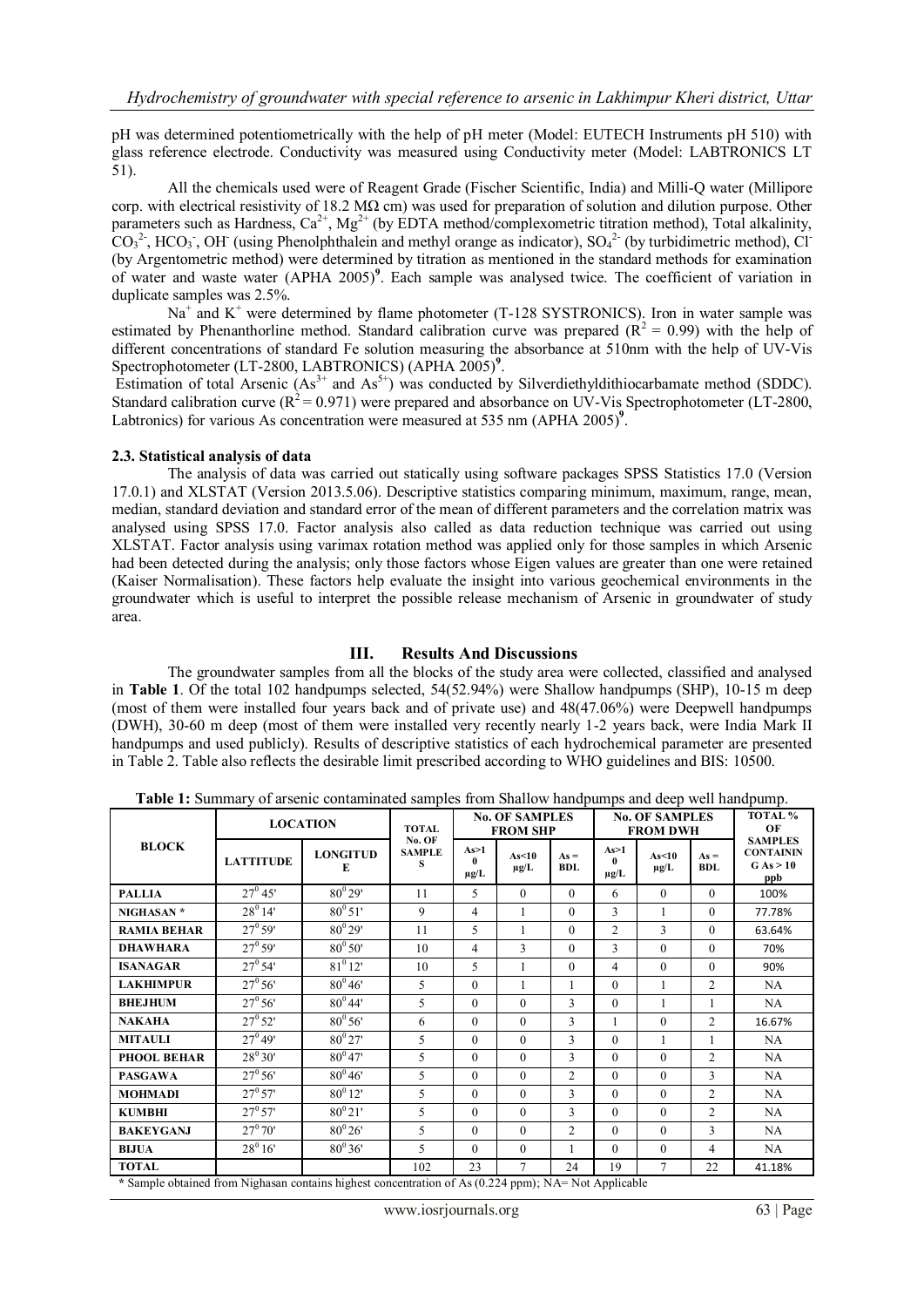#### **3.1. Hydrogeochemistry of underground water**

The chemical characteristics of groundwater in the study area can be inferred from Table 2. In general the groundwater is characterised by circum-neutral pH slightly deviating towards alkaline nature (range, 6.88- 8.45; mean, 7.54) containing high concentrations of  $HCO<sub>3</sub>^-$  (range, 122-549 mg/L; mean, 351.86 mg/L), electrical conductivity (range, 471-1569 µmho/cm; mean, 866.78 µmho/cm), total hardness (range, 148-662 mg/L; mean, 292.6 mg/L), Mg<sup>2+</sup> (range, 10-126 mg/L; mean, 37.23 mg/L), iron (range, 0.011-8.634 mg/L; mean, 0.937 mg/L) and total Arsenic  $(As<sup>3+</sup>$  and  $As<sup>5+</sup>)$  (range, 0- 0.224 mg/L; mean, 0.027 mg/L). Low to moderate concentrations of Cl<sup>-</sup> (range, 2.19-313.96 mg/L; mean, 29.69 mg/L), SO<sub>4</sub><sup>2</sup> (range, 1.00-269.92 mg/L; mean, 49.20 mg/L), NO<sub>3</sub> (range, 0.11-2.61 mg/L; mean, 0.85 mg/L), Ca<sup>2+</sup> (range, 6-102 mg/L; mean, 56 mg/L), Na<sup>+</sup> (range, 2.84-62.12 mg/L; mean, 19.75 mg/L) and K<sup>+</sup> (range, 1.21-51.30 mg/L; mean, 6.65 mg/L). These values are in close agreement with earlier published data on Lakhimpur Kheri by Central Ground water board (CGWB), Ministry of water resources, Government of India, Faridabad 2010**<sup>10</sup>** and Geological Survey of India, 2006-07**<sup>11</sup>** .

 On the basis of extensive analysis it was found that among 54.90% (56 out of 102) samples, total Arsenic was detected. These groundwater samples collected from the handpumps are found to be confined in Pallia, Nighasan, Ramia Beher, Dhawahara, Isanagar, Nakaha, Lakhimpur, Behjhum and Mitauli blocks of the study area (**Figure 2** compares the mean values of total Arsenic from different blocks). Water samples from rest of the blocks, were found to contain As below detectable limit. It is interesting to note that most of the groundwater from five blocks (*viz.,* Pallia, Nighasan, Ramia Beher, Dhawahara, and Isanagar) lying between the River Sharda and tributary of River Ghaghra were contaminated with  $As > 10 \mu g/L$  (Fig.1). The maximum Arsenic concentration (0.224 mg/l) was detected from a handpump of Nighasan block (DWH, from primary school, vill., Dubha,) however, the highly contaminated block was found to be Pallia (where all the handpumps were found to contain As concentration greater than the permissible limit).

| <b>Statistics</b><br><b>Parameters</b> | pН          | EC<br>$(\mu S/cm)$ | TDS<br>(mg/L) | HCO <sub>3</sub><br>(mg/L) | $_{\rm cr}$<br>(mg/L) | SO <sub>4</sub> <sup>2</sup><br>(mg/L) | NO <sub>3</sub><br>(mg/L) | $Ca2+$<br>(mg/L) | $Mg^{2+}$<br>(mg/L) | TH<br>(mg/L) | $Na+$<br>(mg/L) | $K^+$<br>(mg/L) | $Fe2+$<br>(mg/L) | As(T)<br>(mg/L) |
|----------------------------------------|-------------|--------------------|---------------|----------------------------|-----------------------|----------------------------------------|---------------------------|------------------|---------------------|--------------|-----------------|-----------------|------------------|-----------------|
| <b>Minimum</b>                         | 6.88        | 471                | 289           | 122                        | 2.19                  | 1.00                                   | 0.11                      | 6                | 10                  | 148          | 2.84            | 1.21            | 0.011            | 0.0             |
| <b>Maximum</b>                         | 8.45        | 1569               | 1042          | 549                        | 313.96                | 269.92                                 | 2.61                      | 102              | 126                 | 662          | 62.12           | 51.3            | 8.634            | 0.224           |
| Range                                  | 1.57        | 1098               | 753           | 427                        | 311.71                | 268.92                                 | 2.50                      | 96               | 116                 | 514          | 59.28           | 50.09           | 8.623            | 0.224           |
| Mean                                   | 7.54        | 866.76             | 553.05        | 351.86                     | 29.69                 | 49.20                                  | 0.85                      | 56.00            | 37.23               | 292.61       | 19.75           | 6.65            | 0.937            | 0.027           |
| <b>Median</b>                          | 7.53        | 856.50             | 528.50        | 348.00                     | 16.86                 | 31.27                                  | 0.77                      | 57.22            | 33.00               | 279.00       | 14.31           | 5.30            | 0.448            | 0.004           |
| Std. Dev.                              | 0.25        | 215.01             | 148.49        | 75.24                      | 39.24                 | 55.61                                  | 0.53                      | 20.99            | 18.60               | 81.38        | 14.55           | 5.68            | 1.282            | 0.042           |
| <b>SEM</b>                             | 0.02        | 21.29              | 14.70         | 7.45                       | 3.89                  | 5.51                                   | 0.05                      | 2.08             | 1.84                | 8.06         | 1.44            | .56             | 0.127            | 0.004           |
| WHO Standards 6.5-8.5                  |             | N.G.               | 500           | N.G.                       | 250                   | 250                                    | 50                        | 75               | 50                  | 500          | 200             | N.G.            | 0.30             | 0.01            |
| <b>IS 10500</b>                        | $6.5 - 8.5$ | N.G.               | 500           | N.G.                       | 250                   | 200                                    | 45                        | 75               | 30                  | 200          | 200             | N.G.            | 0.30             | 0.01            |

**Table 2:** Summarised hydrochemical analysis of 102 samples from Lakhimpur Kheri, UP

N.G.: No Guidelines prescribed according to WHO and BIS

#### **3.2. Distribution pattern of Arsenic**

The spatial distribution of Arsenic, though irregular, but found to be localised mainly in five blocks (hot spot blocks) - Pallia, Nighasan, Ramia Beher, Dhawhara and Isanagar. In these blocks almost all the handpumps were found to be contaminated. 41.18% (42 out of 102) of total handpumps analysed contained arsenic concentration above permissible limit belonged to these blocks (**Table 1**).The groundwater samples from the blocks in the vicinity of these 'hot spot blocks', i.e. Nakaha, Behjhum, Lakhimpur and Mitauli, contained Arsenic below permissible limit. It seemed that as we moved away from these five blocks (hot spot blocks), we found that magnitude of contamination in the handpumps gradually decreased and finally reached below detectable limit (BDL). Accordingly in the blocks Pasgawa, Mohmadi, Kumbhi, Bakeyganj and Bijua we did not found any contaminated handpump.

In order to study the variation of As with depth, only As contaminated groundwater samples, collected from both the types of handpumps (SHP and DWH), from different blocks were compared. All 56 Arsenic contaminated samples, classified according to their source, revealed that 23 (76.67%) out of 30 SHP samples and 19 (73.08%) out of 26 DWH samples were contaminated with Arsenic above permissible limit. Arsenic concentration does not vary systematically with depth. Thus, it can be concluded that groundwater samples from both SHPs and DWHs are severely contaminated and both types of handpumps cannot be assumed to be Arsenic safe.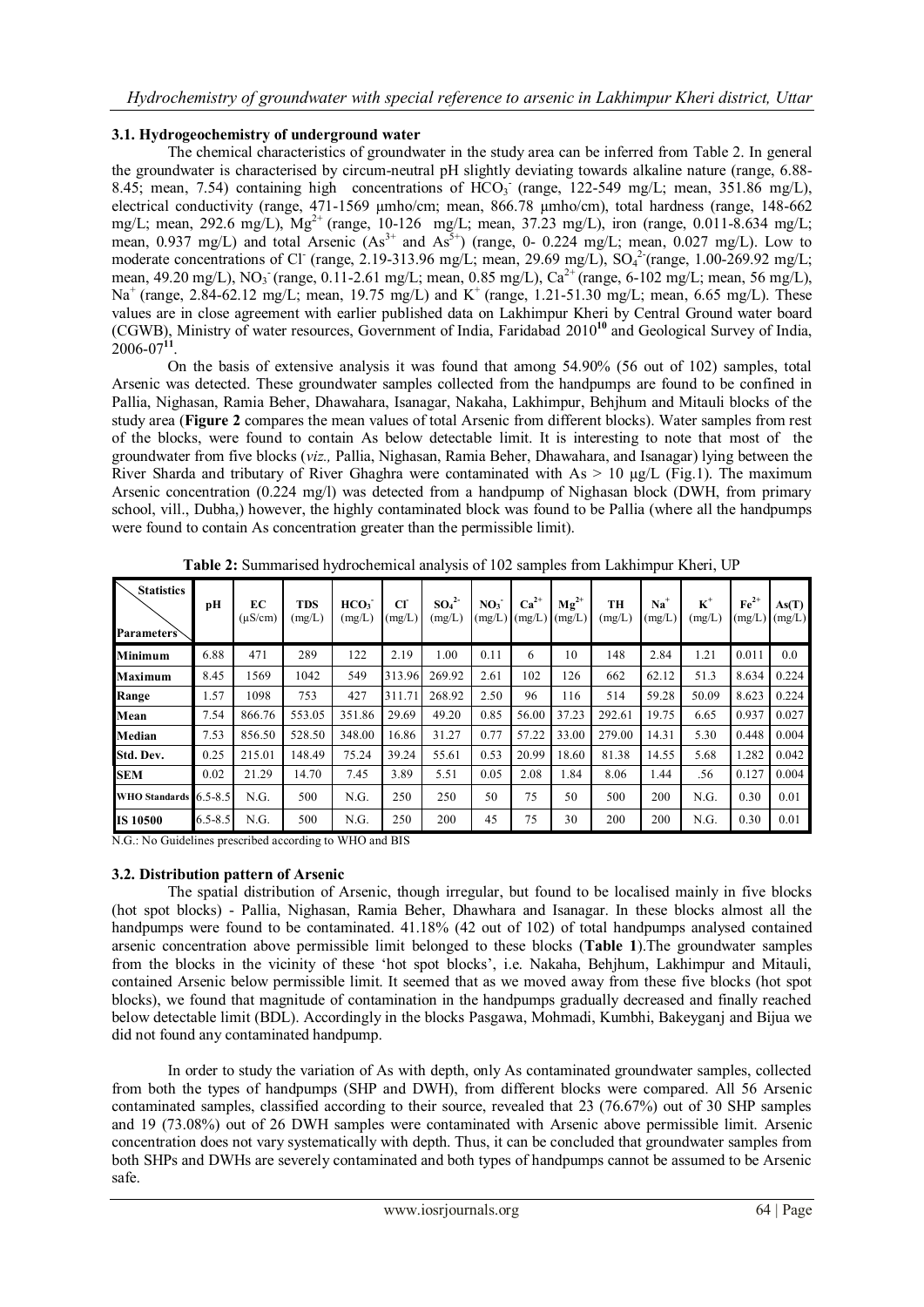

**Figure 2**: Comparison of mean values of Arsenic (T) concentration from different blocksof Lakhimpur, Kheri, Uttar Pradesh**.**

Interestingly, it was found that the contamination was mainly in those hand pumps which were installed in populated areas and were old. Similar findings were reported by Yadav *et al* (2006-07)**<sup>11</sup>** . Ahmed *et al* (2006, 2008) also revealed similar conditions in the states of Uttar Pradesh and Bihar, where As concentration do not follow any pattern with depth, however, contamination was mostly in the range of 15-40 m deep and depth  $> 100$ m were generally free from As pollution<sup>12, 13, <sup>14</sup>. Yadav<sup>15</sup> (2005-06) also reported similar results in</sup> Ballia.

# **3.3. Correlation of Arsenic with other Hydrochemical parameters**

In order to understand the influence of groundwater chemistry on Arsenic contamination, Pearson's correlation (r) between Arsenic and other hydrochemical parameters was determined for those 56 groundwater samples from different blocks where the As contamination was found. **Table 3** shows the Correlation matrix. Significant values are marked \*\* (p value significant at 0.01 level) or \* (p value significant at 0.05 level).

 The correlation of Arsenic with Electrical Conductivity (EC), Total Dissolved Solids (TDS), Total Hardness (TH),  $Ca^{2+}$ ,  $Mg^{2+}$ ,  $Na^+$ ,  $K^+$ , HCO<sub>3</sub>, NO<sub>3</sub> Cl<sup>-</sup> and SO<sub>4</sub><sup>2</sup> was found to be negative and insignificant.

| Parameters                   | pH | EC       | <b>TDS</b> | HCO <sub>3</sub> | CI           | $SO_4^2$  | NO <sub>3</sub>      | $Ca^{2+}$  | $Mg^{2+}$    | TH                    | $Na+$                | $K^+$      | $\mathbf{Fe}^{2+}$    | As $(T)$  |
|------------------------------|----|----------|------------|------------------|--------------|-----------|----------------------|------------|--------------|-----------------------|----------------------|------------|-----------------------|-----------|
| pH                           | 1  | $-0.078$ | $-0.062$   | $-0.099$         | $-0.151$     | 0.152     | $-0.080$             | $-0.429**$ | 0.096        | $-0.235$ <sup>*</sup> | 0.097                | 0.073      | $-0.049$              | 0.018     |
| EC                           |    | 1        | $0.965***$ | $0.843***$       | $0.695***$   | $0.649**$ | 0.195                | $0.449**$  | $0.650**$    | $0.845***$            | $0.668***$           | $0.575***$ | $-0.118$              | $-0.079$  |
| <b>TDS</b>                   |    |          | 1          | $0.816**$        | $0.777***$   | $0.723**$ | $0.282$ <sup>*</sup> | $0.449**$  | $0.719***$   | $0.900**$             | $0.696**$            | $0.560**$  | $-0.160$              | $-0.134$  |
| HCO <sub>3</sub>             |    |          |            | 1                | $0.404***$   | $0.248*$  | 0.112                | $0.532**$  | $0.405***$   | $0.708***$            | $0.521$ **           | $0.446**$  | $-0.181$              | $-0.074$  |
| <b>CF</b>                    |    |          |            |                  | $\mathbf{1}$ | $0.677**$ | $0.371***$           | $0.293*$   | $0.655***$   | $0.738**$             | $0.595***$           | $0.417***$ | $-0.052$              | $-0.179$  |
| SO <sub>4</sub> <sup>2</sup> |    |          |            |                  |              | 1         | $0.242$ <sup>*</sup> | 0.001      | $0.813***$   | $0.652**$             | $0.496***$           | $0.407**$  | $-0.070$              | $-0.117$  |
| NO <sub>3</sub>              |    |          |            |                  |              |           | 1                    | $0.245*$   | 0.225        | $0.359**$             | $0.255$ <sup>*</sup> | 0.190      | 0.208                 | $-0.045$  |
| $Ca^{2+}$                    |    |          |            |                  |              |           |                      | 1          | $-0.140$     | $0.606**$             | 0.082                | 0.059      | $-0.280$ <sup>*</sup> | $-0.209$  |
| $Mg^{2+}$                    |    |          |            |                  |              |           |                      |            | $\mathbf{1}$ | $0.702**$             | $0.430**$            | $0.393**$  | $-0.004$              | $-0.075$  |
| TH                           |    |          |            |                  |              |           |                      |            |              | 1                     | $0.405***$           | $0.359**$  | $-0.204$              | $-0.210$  |
| $Na+$                        |    |          |            |                  |              |           |                      |            |              |                       | $\mathbf{1}$         | $0.617**$  | 0.008                 | $-0.024$  |
| $\overline{\mathbf{K}^+}$    |    |          |            |                  |              |           |                      |            |              |                       |                      | 1          | $-0.052$              | $-0.050$  |
| $\mathbf{Fe}^{2+}$           |    |          |            |                  |              |           |                      |            |              |                       |                      |            | 1                     | $0.391**$ |
| As $(T)$                     |    |          |            |                  |              |           |                      |            |              |                       |                      |            |                       | 1         |

|                               | Table 3: Correlation matrix of hydrochemical parameters of As containing groundwater samples from different |
|-------------------------------|-------------------------------------------------------------------------------------------------------------|
| blocks of Lakhimpur Kheri, UP |                                                                                                             |

\*\*. Correlation is significant at the 0.01 level (1-tailed).

\*. Correlation is significant at the 0.05 level (1-tailed).

The correlation of Arsenic with pH though positive but is not very significant ( $r^2 = 0.018$ ), correlation with iron is 0.391 and is also not found to be very significant as shown in **Table 3**.Poor correlation of Arsenic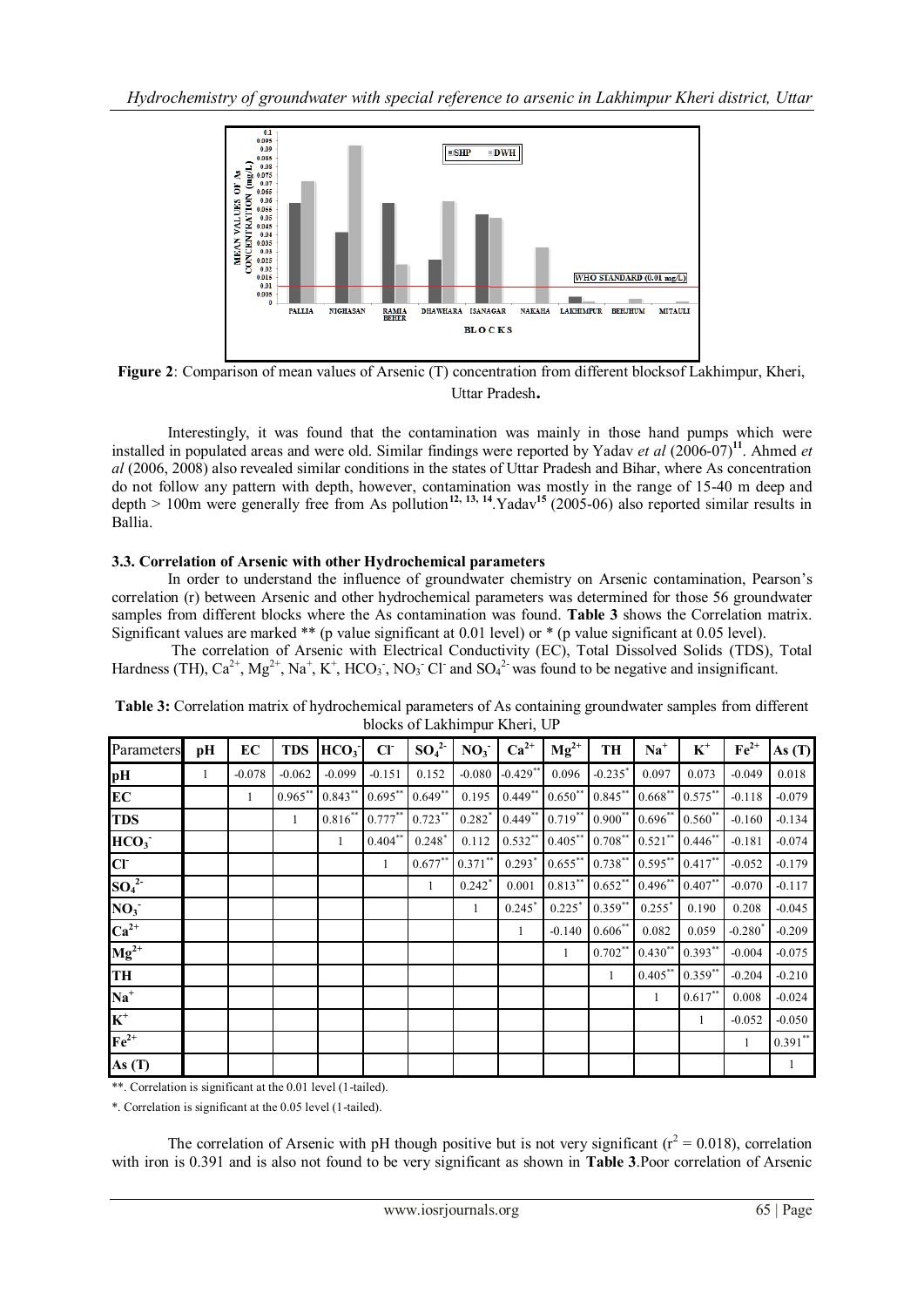with Iron was also reported by Ahmed et al  $(2008)^{14}$  in Ganges Meghna Brahmaputra (GMB) plains and Dipanker Chakraborti (2008)**<sup>16</sup>** in Manipur valley.

### **3.4. Factor Analysis**

Multivariate statistical technique - Factor analysis is used to identify certain factors responsible for correlation between large numbers of variables (parameters). The varimax rotated factor analysis was carried out (N= 56, for the As contaminated groundwater samples) to isolate only those factors whose eigenvalues are greater than 1. The analysis yielded three dominant factors and is expressed by data matrix variance of 64.96% (**Table 4**). Factor loading is classified as 'strong', 'moderate', and 'weak' corresponding to absolute loading values (positive or negative) of >0.75, 0.75-0.50 and 0.50-0.30 respectively. Component loadings of principle components is shown in **figure 3**.

Factor I explains 44.71% of total variance with strong loadings of EC, TDS, HCO<sub>3</sub>, Cl, SO<sub>4</sub><sup>2</sup>, Mg<sup>2+</sup> and TH and moderate loadings of Na<sup>+</sup> and K<sup>+</sup>. The combination of these factors usually represents the dissolved ion load of groundwater. The factor clearly reveals that the groundwater chemistry is dominated by negative ions rather than the positive ions.Thus, the factor demonstrates the reducing conditions in groundwater. Factor II explains 12.94% of total variance strong positive loading of  $Ca^{2+}$  and moderate negative loading of pH, suggesting that the pH of the groundwater is more or less affected by  $Ca^{2+}$  ions in water. Factor III explains the 7.30% of total variance with moderate loadings of iron, arsenic and nitrate. Less significant correlation between As and Fe  $(r^2 = 0.391$ , **Table 3**) suggests that iron is only partially responsible for the As release in groundwater of study area. It can also be interpreted that moderate loadings with  $NO<sub>3</sub>$  (may be present in ground water due to agricultural activity- fertilizer inputs in the fields) may also cause As release at local scale with very little or no effect.

#### **3.5. Possible release mechanism of Arsenic in Groundwater**

The probable reason for the leaching of arsenic in groundwater of study area can be interpreted taking into consideration the following discussions:

1. Groundwater of study area is anion dominated where the reducing environment is prevalent.



**Figure 3:** Factor loadings (axes F1 and F2: 57.65 %) of different hydrochemical parameters ( $N = 56$ )

- 2. Arsenic concentration in underground water is localised only in few blocks of Lakhimpur Kheri district lying between the two rivers passing through the district.
- 3. Occurrence of As do not following any specific pattern with respect to depth.
- 4. Moreover, the correlation of Arsenic with Iron is also not found to be highly significant.
- 5. Old and exhaustively used handpumps were found to be more As contaminated than others.
- Moreover, in the previous studies, Yadav<sup>11</sup> reported the presence of Arsenic rich mineral Arsenolite,  $As_2O_3$  (by XRD and EDX studies) in these blocks (F. S., 2006-07).

 So, it can be concluded that presence of Arsenic in underground water is due to geogenic conditions. Large scale drilling out of underground water in summer season lowers the water table which permits the atmospheric oxygen to invade into aquifer, which creates oxidizing environment in these zones. As (III) (which is relatively less mobile) is thus oxidized to As (V) (highly mobile). Arsenic is thus introduced in the aquifers in soluble state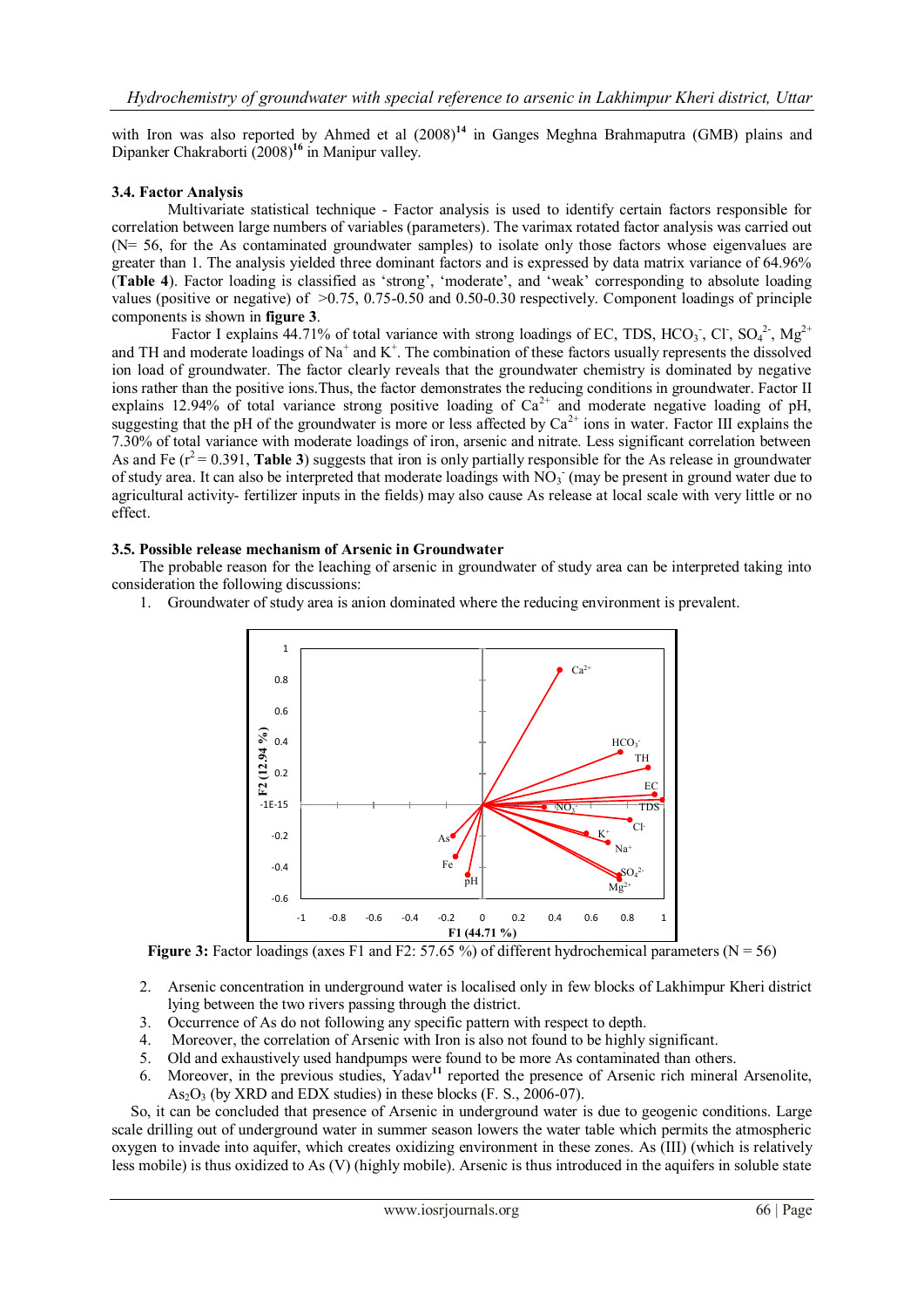and gets adsorbed on iron rich grains. The subsequent adsorption and desorption of Arsenic in undergroumd water is controlled by microbial activity (Mukherjee, 2007)<sup>17</sup>.

| <b>Parameters</b>            | <b>Factor 1</b> | <b>Factor 2</b> | <b>Factor 3</b> |
|------------------------------|-----------------|-----------------|-----------------|
| pН                           | $-0.080$        | $-0.450$        | 0.320           |
| EC                           | 0.951           | 0.066           | 0.035           |
| <b>TDS</b>                   | 0.991           | 0.034           | 0.035           |
| HCO <sub>3</sub>             | 0.762           | 0.339           | 0.093           |
| CF                           | 0.813           | $-0.096$        | $-0.148$        |
| SO <sub>4</sub> <sup>2</sup> | 0.753           | $-0.453$        | 0.110           |
| NO <sub>3</sub>              | 0.340           | $-0.014$        | $-0.519$        |
| $Ca^{2+}$                    | 0.427           | 0.863           | $-0.136$        |
| $Mg^{2+}$                    | 0.755           | $-0.478$        | 0.073           |
| TH                           | 0.913           | 0.238           | $-0.041$        |
| $Na+$                        | 0.691           | $-0.243$        | $-0.052$        |
| $K^+$                        | 0.572           | $-0.185$        | 0.036           |
| $\overline{\text{Fe}^{2+}}$  | $-0.148$        | $-0.333$        | $-0.684$        |
| As $(T)$                     | $-0.163$        | $-0.198$        | $-0.330$        |
| Eigenvalue                   | 6.259           | 1.812           | 1.022           |
| Variability (%)              | 44.709          | 12.941          | 7.303           |
| Cumulative (%)               | 44.709          | 57.650          | 64.953          |

**Table 4:** Factor loadings of different chemical parameters of groundwater samples ( $N = 56$ ) from the study area (significant loadings marked in bold).

#### **IV. Conclusion**

Hydrochemical analysis 102 water samples from the study area revealed high concentrations of HCO<sub>3</sub>, Cl,  $Mg^{2+}$  TH, EC, TDS, Fe and As and low to moderate concentrations of SO<sub>4</sub><sup>2</sup>, NO<sub>3</sub>, Na<sup>+</sup> Ca<sup>2+</sup> and K<sup>+</sup>. Groundwater is found to be anion dominated having reducing environment and neutral to slightly alkaline pH (6.88-8.45, mean, 7.54). 54.90% samples from nine blocks of Lakhimpur Kheri were found to be contaminated with Arsenic. 41.18% samples exceeds WHO guideline value for drinking water and all these samples are found to confined to six blocks- Pallia, Nighasan, Ramia Beher, Dhawahara, Isanagar and Nakaha and therefore groundwater of these six blocks is matter of concern. Groundwater is the major source of drinking and irrigation purpose for the villagers. No systematic relation between Arsenic concentration and depth was found thus the handpumps, shallow or deep; both are unsafe for water consumption. During our investigation we found that most of the villagers are unaware, and a few which knew about the situation still continued to consume the contaminated water as they are helpless and no initiative had been taken by government or private authority. In Isanagar block we found few people with the symptom of Arsenicosis.

 Thus, large number of people is unwillingly consuming arsenic contaminated water and is at grave health risk as no alternative sources are available. This strongly advocates necessity to take certain initiative to mitigate the problem and to spread the awareness of the problem among the affected population.

 However, the positive side of the research is that nearly half of the population of other nine blocks are safe and consuming arsenic free water.

#### **References**

- [1]. WHO, Guidelines for drinking water quality, vol. 1; 2004. Recommendations, Third Edition.
- [2]. USEPA 2001. Technical Fact Sheet: Final Rule for Arsenic in Drinking Water EPA-815-F-00-016, Washington, DC: U.S. Environmental Protection Agency. Availabl[e http://www.epa.gov/safewater/ars/afs\\_rule\\_techfactsheet.html.](http://www.epa.gov/safewater/ars/afs_rule_techfactsheet.html)
- [3]. Bureau of Indian Standards. Drinking water specification (Second revision). IS 10500, 2009.
- [4]. Chakraborti, D., Rahman, M.M., Paul, K., Chowdhury, U.K., Sengupta, M.K., Lodh, D., Chandra, C. R., Saha, K. C. and Mukharjee, S. C., (2002) Arsenic calamity in Indian subcontinent. What lessons have been learned? Talanta, Vol. 58, Issue 1,16, pp 3-22.
- [5]. Kumar, S. and ENVIS NIOH Team, Arsenic and health (Bibliography), 2008, p 4-7.
- [6]. Ministry of Drinking Water and Sanitation, Government of India, New Delhi, Report of the Central Team on Arsenic mitigation in rural drinking water sources in Ballia district, Uttar Pradesh State, 14-17 September 2011, pp. 8-11.
- [7]. Shriram Institute of Industrial Research (2004) *Final report on arsenic contamination study of groundwater in Uttar Pradesh*  (2003-04). Delhi.
- [8]. School of Environmental Studies, Jadavpur University (2005), *Groundwater arsenic contamination and arsenicosis patients in Uttar Pradesh, India*. Unpublished report.
- [9]. APHA, AWWA, WPCF. Standard Methods for Examination of Water and Wastewater, 21th edition, Washington, D.C, (**2005**).
- [http://cgwb.gov.in/documents/waterquality/gw\\_quality\\_in\\_shallow\\_aquifers.pdf,](http://cgwb.gov.in/documents/waterquality/gw_quality_in_shallow_aquifers.pdf) assessed 24th, March, 2011.
- [11]. Yadav M.L., Mishra I.K., *Study of Arsenic problem in Groundwater in parts of Lakhimpur Kheri District, UP*, field session 2006- 07, Geological Survey of India, an unpublished report 2007/07/137.
- [12]. Ahmed S. (2006), *Groundwater Arsenic contamination and its health effects in states of Bihar and Uttar Pradesh, India* (Unpublished PhD thesis), Jhadavpur University, Kolkata.